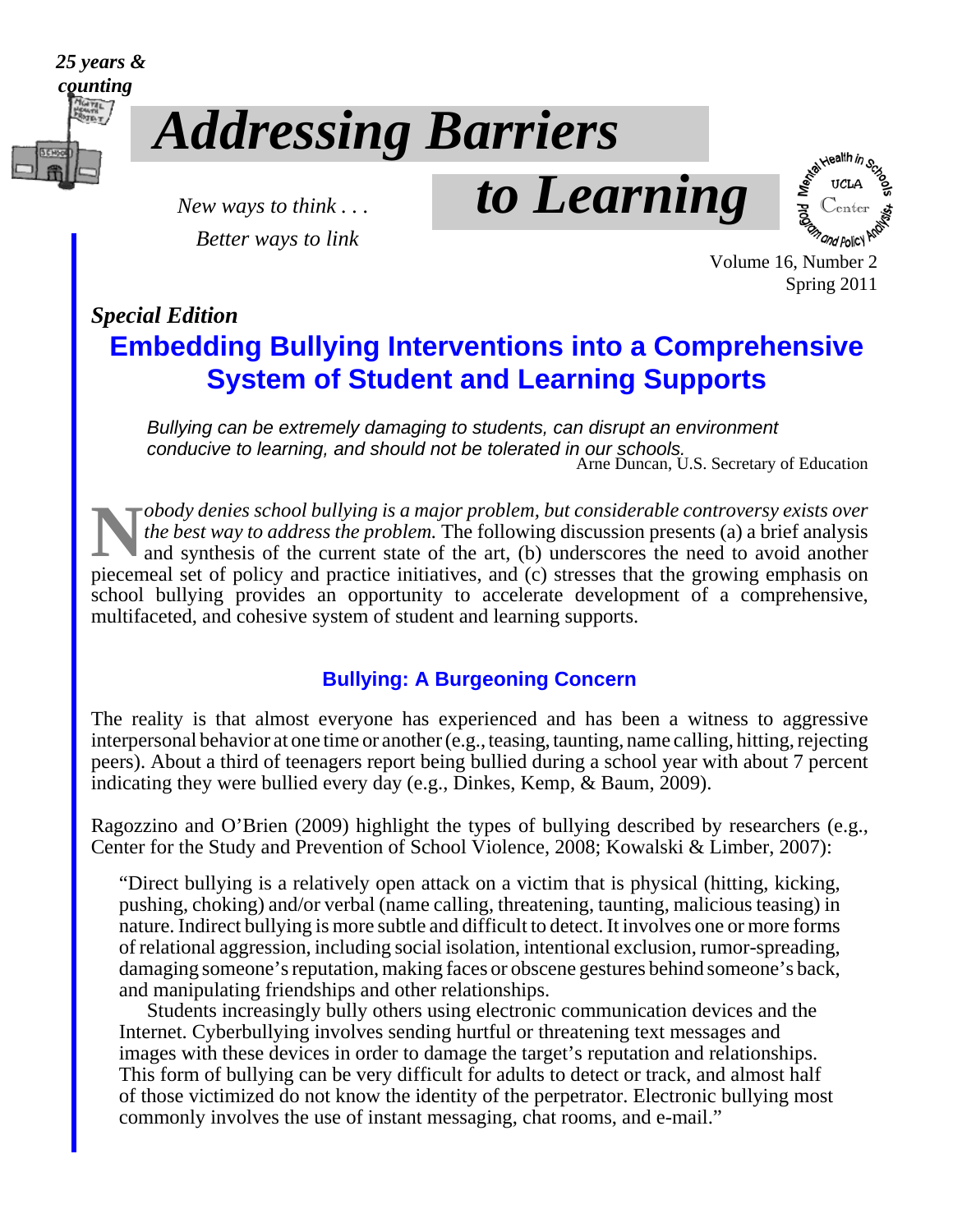As Secretary Duncan suggests, bullying behavior in schools can be a major barrier to learning and teaching. And clearly it can be detrimental to the physical and psychological well being not only of many students but their families and all who work in a school.

Growing attention to bullying at school has led the U.S. Department of Education's Office of Civil Rights to warn schools that, under some circumstances, bullying may trigger legal action (U.S. Department of Education, 2010). Concern about bullying also has generated increasing emphasis on the behavior as a predictor of delinquency, violence, and other anti-social acts in adulthood (Bender & Losel, 2011; Farrington, Ttofi, & Losel, 2011).

As concerns about bullying have burgeoned, policy makers at federal and state levels have stepped up action. In August 2010, the federal government held the first-ever *Federal Bullying Prevention Summit* and has launched an interagency bullying resource website ([http://stopbullying.gov \). In](http://stopbullying.gov) March 2011, the *Anti-Bullying and Harassment Act of 2011* was introduced in Congress. And, so far, at least forty-five states have passed legislation related to bullying or harassment in schools.

In schools over the last 25 years, bullying prevention programs have received increasing attention. For even longer, schools have pursued strategies for punishing and controlling perpetrators. Intervention concern focused on victims has been less forthcoming.

One result of increased attention to aggressive behaviors at school is that a wider range of victimization has come under the rubric of bullying (e.g., various forms of physical and relational aggression and violence, acts of prejudice and discrimination, antisocial attacks, cyberspace attacks, physical and sexual harassment, etc.). This trend to overgeneralize blurs understanding of the bases for different aggressive behaviors and what to do to prevent victimization and raises cautions about premature labeling of students as bullies (Brown, 2008). Because of this trend, bullying is now designated as the dominant type of school violence and, thus, the dominant form of externalizing behavior.

#### **Time to Refine the Definition to Better Account for the Victims**

Various definitions of bullying have been formulated. Farrington and Ttofi (2010) have synthesized the common elements in discussing school bullying. Below we highlight the key elements; then, we suggest a few refinements.

As synthesized with specific reference to children and youth, Farrington and Ttofi highlight three key elements of bullying:

(1) "physical, verbal, or psychological attack or intimidation that is intended to cause fear, distress, or harm to the victim"

(2) "an imbalance of power (psychological or physical), with a more powerful child (or children) oppressing less powerful ones"

(3) "repeated incidents between the same children over a prolonged period."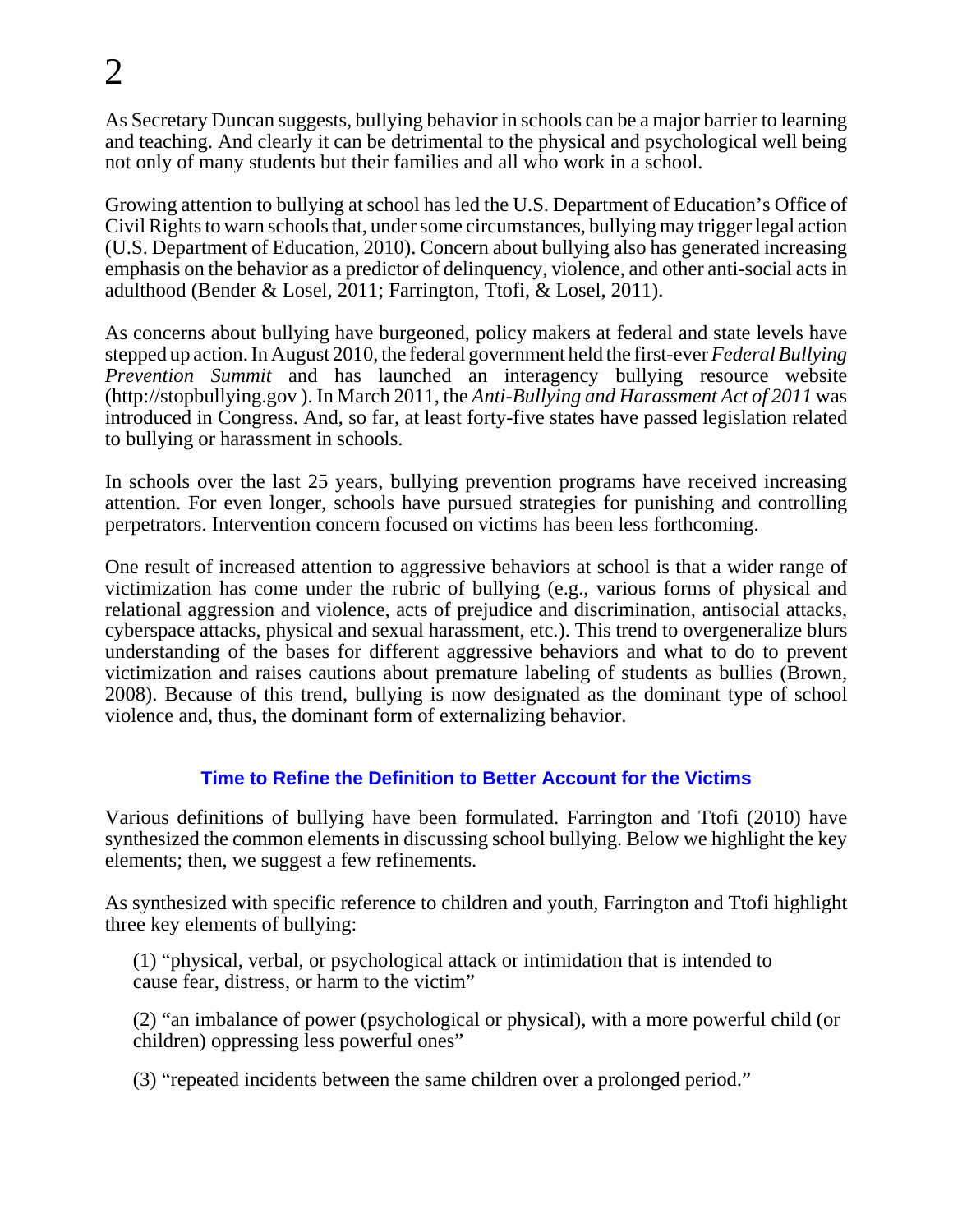To further clarify these elements and to help differentiate bullying from other aggressive behaviors, Farrington and Ttofi stress that "It is not bullying when two persons of the same strength (physical, psychological, or verbal) victimize each other. Bullying primarily involves imbalance of power and repeated acts." And, they also stress that while bullying is a type of aggressive behavior, "it should not be equated with aggression or violence; not all aggression or violence involves bullying, and not all bullying involves aggression or violence."

All three elements can be seen as criteria for identifying a student as a bully, with the third element perhaps the one that clearly differentiates bullying from other aggressive behaviors.

Bullying is defined as *school bullying* not only when it occurs at school but also when the event happens on the way to or from school. As with other forms of violence, conditions at school in the surrounding neighborhood can minimize or worsen bullying.

Cyberbullying is seen as fitting the above definition (Smith, Mahdavi, Carvalho, et al., 2008), with some research suggesting that it be viewed separately from physical, verbal, and relational forms of bullying (Wang, Nansel, & Iannotti, 2011).

From the perspective of identifying *bullying victims* (as contrasted to those victimized by other aggressive events), the three elements require some modification. In particular:

- the first element encompasses too many forms of externalizing behavior. The key point with reference to a bullying attack is the *intent/motivation to victimize another* (i.e., to produce physical and/or emotional harm).
- the power imbalance element doesn't account for differences in (a) circumstances and situations and (b) personal, social, and cultural values and norms. Also, while the bullying of a student may be precipitated by a more powerful individual (not always a child), others who join in may not be very powerful. Thus, this element needs to be qualified. For example, *Under circumstances and situations where there is an imbalance of power (verbal, physical, social, and/or psychological), bullying involves an individual with more power (sometimes joined by others) victimizing one or more individuals who do not appear to defend themselves from the harm.*
- While bullying often is a repeated pattern involving the same individuals, it is not clear why any attack *intended to victimize* another isn't bullying. Certainly, repeated incidents between the same children over a prolonged period produce many problems that require attention. *However, one such event can produce significant physical and/or emotional harm for the victim and others in the situation.*

At any rate, the problem for policy making and practice is that current definitions of bullying remain rather general, and as a result, too many aggressive behaviors are designated as bullying. While it is evident that most aggressive behavior at school can be a significant problem, it is also clear that the majority of aggressive behavior is motivated and dealing with it effectively requires appreciating differences in what motivates the behavior.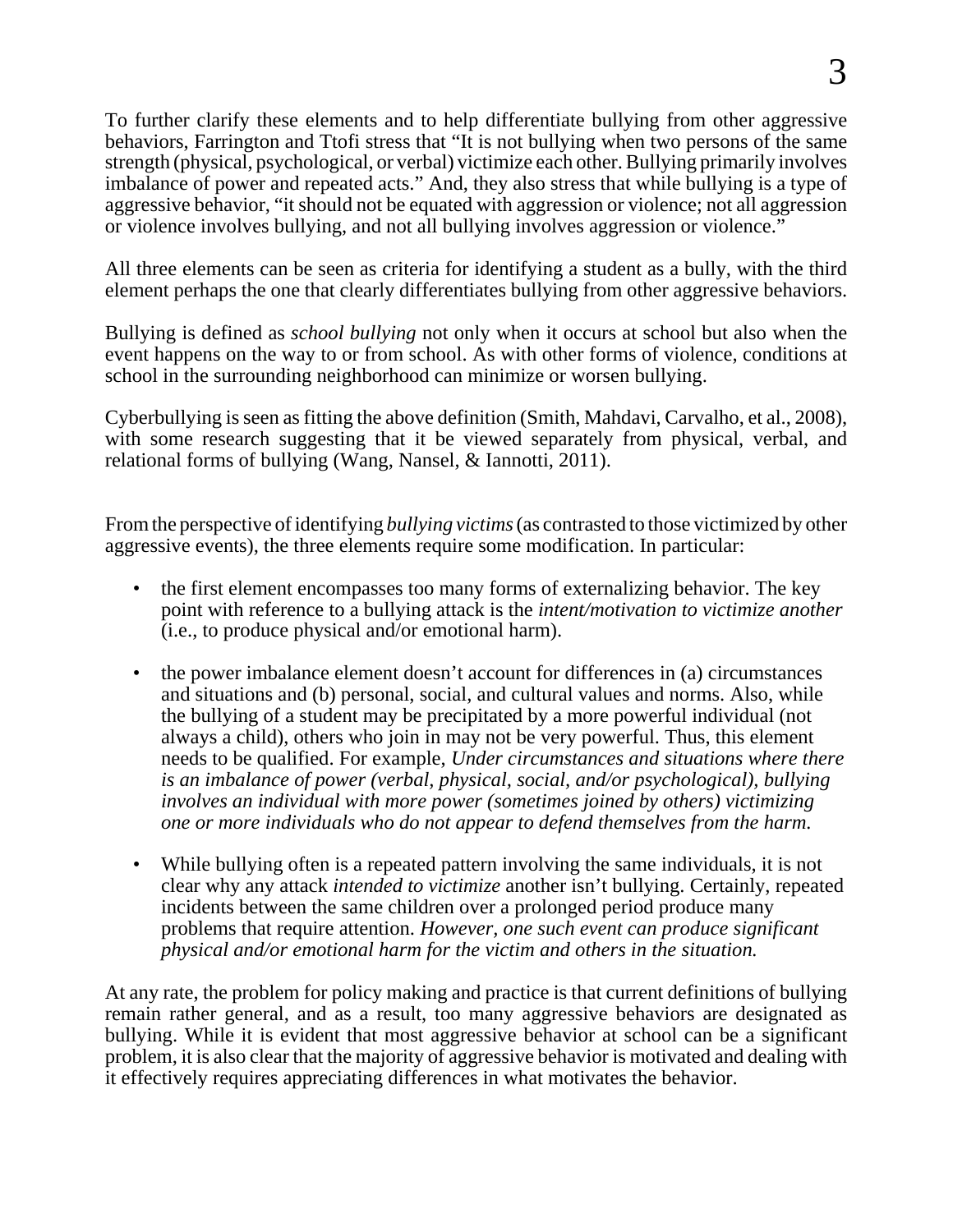#### **What Motivates Aggressive Behavior in General and Bullying Specifically?**

To understand aggressive behavior, one must appreciate the roots of misbehavior, especially underlying motivational bases. For many individuals, misbehavior grows out of psychological needs, especially intrinsic motivational considerations (e.g., need to feel competent, self-determining, and connected with significant others). Intrinsic motivational theory encompasses not only notions of power and control, but the desire for popularity, wanting to develop close intimate relationships within a group, desires to create excitement, enhance security, and escape from fear – all of which are emphasized in the bullying literature. Over time, such motivational factors shape attitudes, dispositions, and related patterns of misbehavior (Deci & Moller, 2005).

Bullying can be proactive or reactive (Roland & Idsoe, 2001; Salmivalli & Nieminen, 2002). *As such, it reflects approach or avoidance motivation.*

Noncooperative, disruptive, and aggressive behavior patterns that are *proactive* can be rewarding and satisfying to an individual because the behavior itself is exciting or because the behavior leads to desired personal and/or subgroup outcomes (e.g., peer recognition and enhanced status within a subgroup, feelings of competence or autonomy). Intentional negative behavior stemming from such approach motivation can be viewed as pursuit of deviance. Think about the bullying behavior associated with those designated as "jocks" (Center for Mental Health in Schools, 2010a).

Misbehavior also can be *reactive*, stemming from avoidance motivation. This behavior can be viewed as protective reactions. Students with learning problems, for example, can be seen as motivated to avoid and to protest against being forced into situations in which they cannot cope effectively. For such students, many teaching and therapy situations are perceived in this way. Under such circumstances, individuals can be expected to react by trying to protect themselves from the unpleasant thoughts and feelings that the situations stimulate (e.g., feelings of incompetence, loss of autonomy, negative relationships). In effect, the misbehavior reflects efforts to cope and defend against aversive experiences.

Depending on many factors, proactive and reactive misbehavior may be direct or indirect and include aggression toward others, defiance, physical and psychological withdrawal, and diversionary tactics. What causes the behavior to take the form of bullying is unclear. Some suggest it is modeled; others point to peer norms and encouragement; others argue for reciprocal determinism.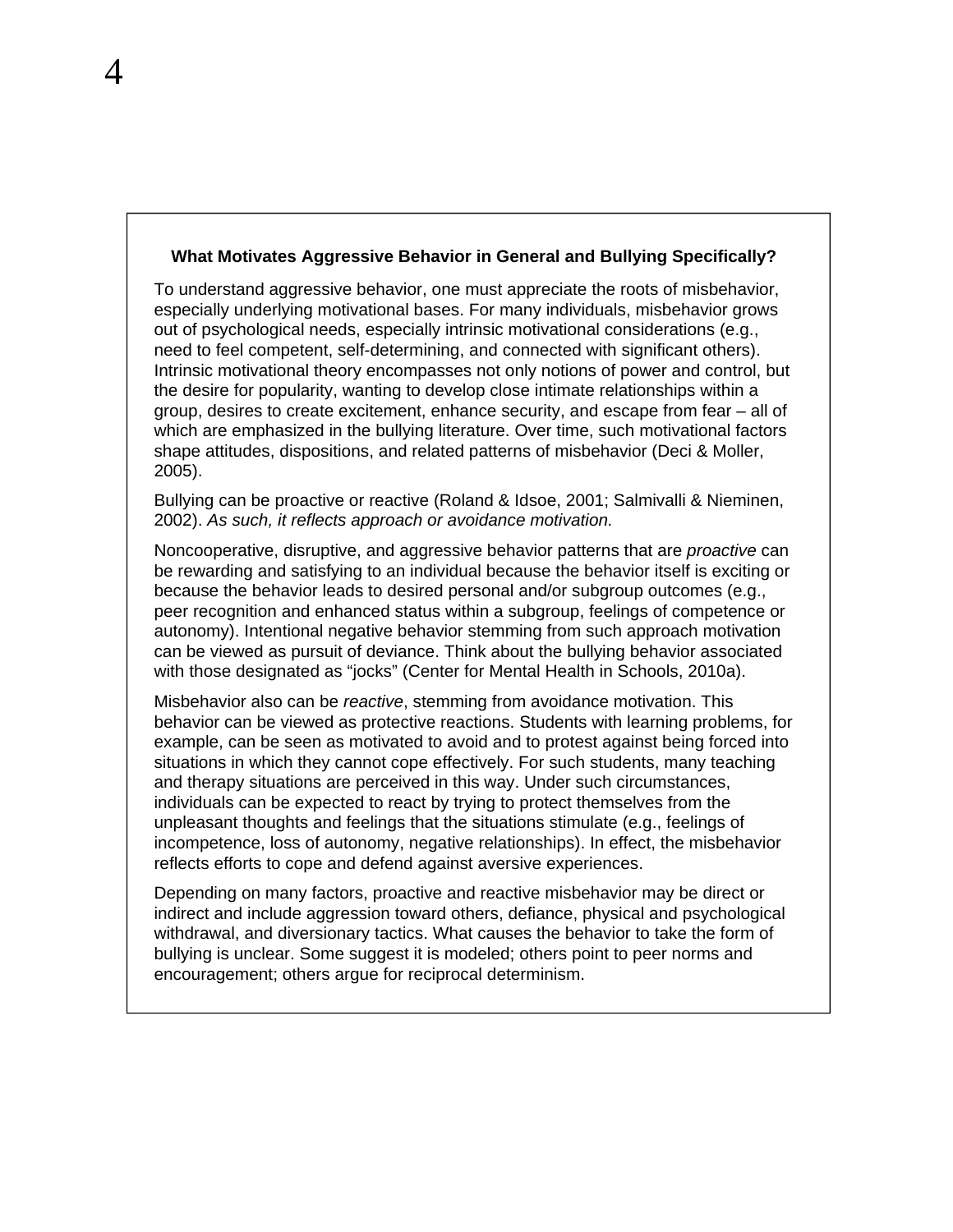#### **Implications of Labeling Students as Bullies and Victims**

It is widely acknowledged that those students labeled as bullies constitute quite a heterogenous group in terms of the reasons they become bullies. Bullies differ in terms of demographics, developmental level, motivation, gender, ethnicity, and more. The heterogeneity is reflected in where and how their bullying behavior is manifested and what is needed to reduce that behavior.

Victims are also a heterogenous group in terms of their characteristics and how a bullying attack affects them. They may be attacked because of personal characteristics and/or because of a specific subgroup identification. The impact of single or multiple events may be (a) mild to severe, (b) manifested narrowly or broadly, and (c) short- to long-term. Any degree of impact may be experienced as a problem requiring therapeutic attention.

It should be stressed, however, that mild, narrow, and short-lived problems should not be diagnosed as disorders. There is a long-standing pathological bias that permeates efforts to differentiate garden variety behavior, emotional, and learning problems from true pathology. And this continues to work against developing child and youth interventions (especially in schools) to promote healthy social and emotional development, prevent victimization, and intervene to address mild reactions.

In general, as with all labeling of students, classification of students as bullies and their targets as victims has a downside. All labeling is subject to error stemming from poor methodology, bias, and prejudice. Of particular concern is the bias toward labeling problems in terms of personal rather than social causation. This bias is bolstered by factors such as (a) attributional bias – a tendency for observers to perceive others' problems as rooted in stable personal dispositions and (b) economic and political influences – whereby a particular problem such as bullying rises in visibility and is assigned a high priority for policy making only because of the power of special interests.

Designating a student as a bully or a victim can be a life shaping event. Many hear such labels as an indication of internal pathology or at least as an indication that the student has a severe, pervasive, and chronic problem. It is a commonplace to stereotype bullies as having low selfesteem and being poor students and those who are attacked as having victim personalities and as candidates for post traumatic stress syndrome and depression. Even bystanders are seen either as bullying supporters or as potentially traumatized. Such stereotyping contributes to self-fulfilling prophecies and a deemphasis of an individual's positive attributes. And, of course, any environment/contextual factors shaping the behavior are downplayed, and this works against efforts to make changes that enhance a positive school climate.

Clearly, bullies, those who are bullied, or those who witness bullying should not be ignored. But, remember, most students fit into one or more of these groups, and most will grow into reasonably healthy adults. Also, remember that overemphasis on classifying problems in terms of personal pathology skews theory, research, practice, and public policy.

Bullying perpetrators need to be viewed as individuals; so do those who are attacked and the bystanders. And, as with all interventions, a personalized approach to identifying and meeting needs is essential, as is an awareness of strengths, special talents, and what is known about resilience (Ungar, 2011).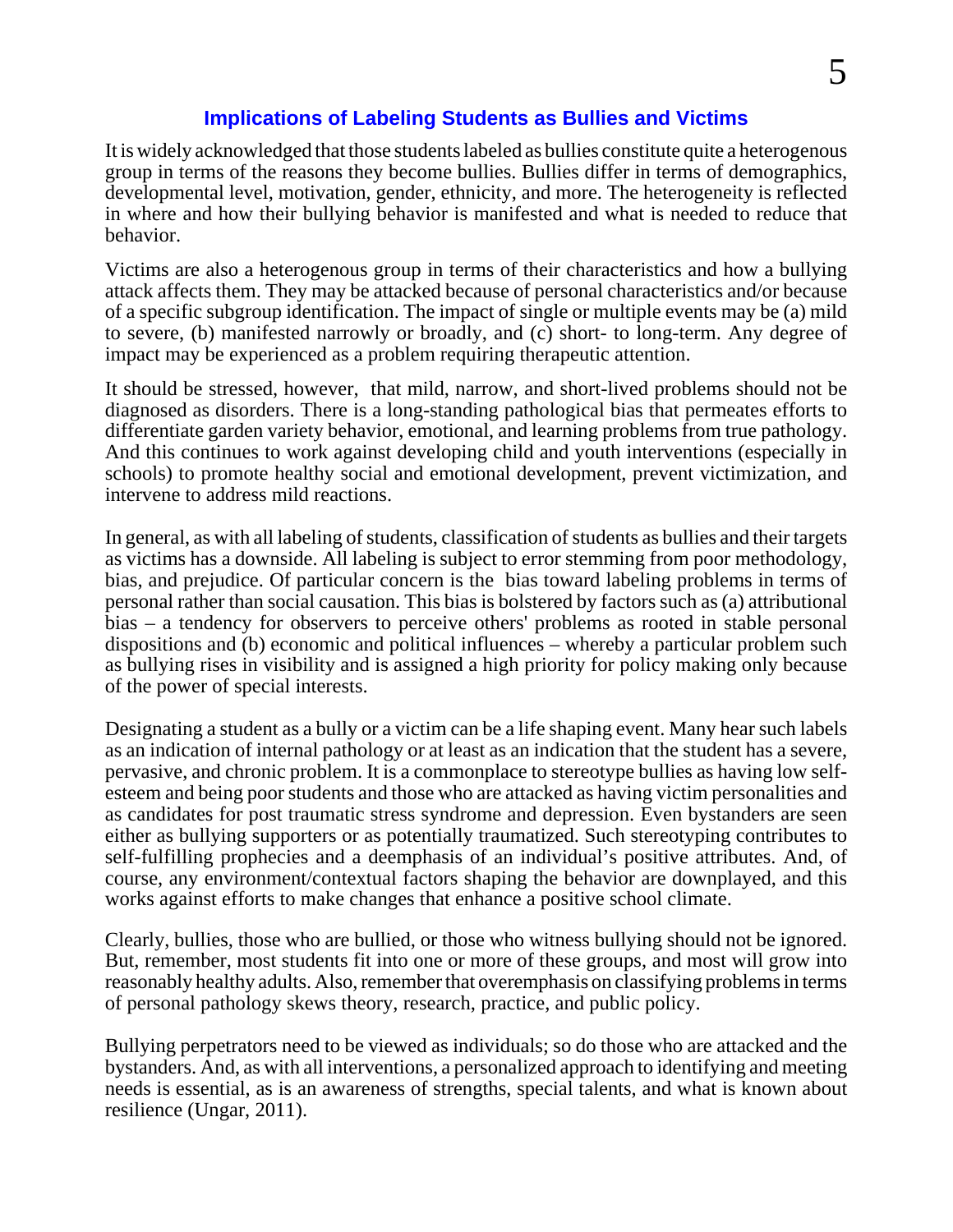#### **Bullying is a Transaction**

No single factor provides an adequate understanding of complex behavior such as bullying. Indeed, the causes of all behavior are best explained in reciprocal determinist (transactional) and dimensional terms (Adelman & Taylor, 1988; Bandura, 1978). A transactional perspective ensures consideration of ecological viewpoints (Swearer, Espelage, Vaillancourt, & Hymel, 2010; Ungar, 2011), while not losing site of the individual's contribution to a given behavior. Exhibit 1 illustrates the point.

When misbehavior takes the form of bullying, a transactional model considers whether the primary instigating factors leading to the behavior stem from conditions in (a) the environment, (b) personal characteristics, or (c) a specific set of transactions. For example, some neighborhood, home, and school environments (as well as the internet) seem to be breeding grounds for aggressive behavior in general and for developing bullies and even groups of bullies (e.g., participation in gangs, cliques, and other peer groups that endorse aggressive behavior; living in an abusive family; exposure to corporal punishment at school; opportunities and incentives to aggress against others at school). Aside from those who are diagnosed with a psychopathological disorder, examples of personal characteristics associated with the development of bullying behavior include tendencies to seek excitement through aggression, be easily frustrated, have temper outbursts, react against rules and authority, and be antisocial.

Appreciating the transactional facets of bullying simultaneously emphasizes the role of context including bystanders and of both the bully and the victim.

Exhibit 1

| Problems caused by<br>factors in the<br>environment $(E)$                                 | Problems caused<br>equally by<br>environment and person                                                                                            | Problems caused by<br>factors in the<br>the person $(P)$                                |
|-------------------------------------------------------------------------------------------|----------------------------------------------------------------------------------------------------------------------------------------------------|-----------------------------------------------------------------------------------------|
| E<br>$(E \leftrightarrow p)$                                                              | E ← →P<br>------------------------ -----------                                                                                                     |                                                                                         |
| Type I<br>problems                                                                        | Type II<br>problems                                                                                                                                | Type III<br>problems<br>(e.g., diagnosable<br>disorders)                                |
| • caused primarily by<br>environments and systems<br>that are deficient<br>and/or hostile | • caused primarily by a<br>significant <i>mismatch</i> between<br>individual differences and<br>vulnerabilities and the<br>nature of that person's | • caused primarily by<br>person factors<br>of a pathological<br>nature                  |
| • problems are mild to<br>moderately severe and<br>narrow to moderately<br>pervasive      | environment (not by a<br>person's pathology)                                                                                                       | • problems are moderate<br>to profoundly severe<br>and moderate to<br>broadly pervasive |
|                                                                                           | • problems are mild to<br>moderately severe and pervasive                                                                                          |                                                                                         |

#### **A Continuum of Problems Based on a Transactional Understanding of Cause\* PRIMARY SOURCE OF CAUSE**

\*Using a transactional view, the continuum emphasizes the *primary source* of the problem and, in each case, is concerned with problems that are beyond the early stage of onset.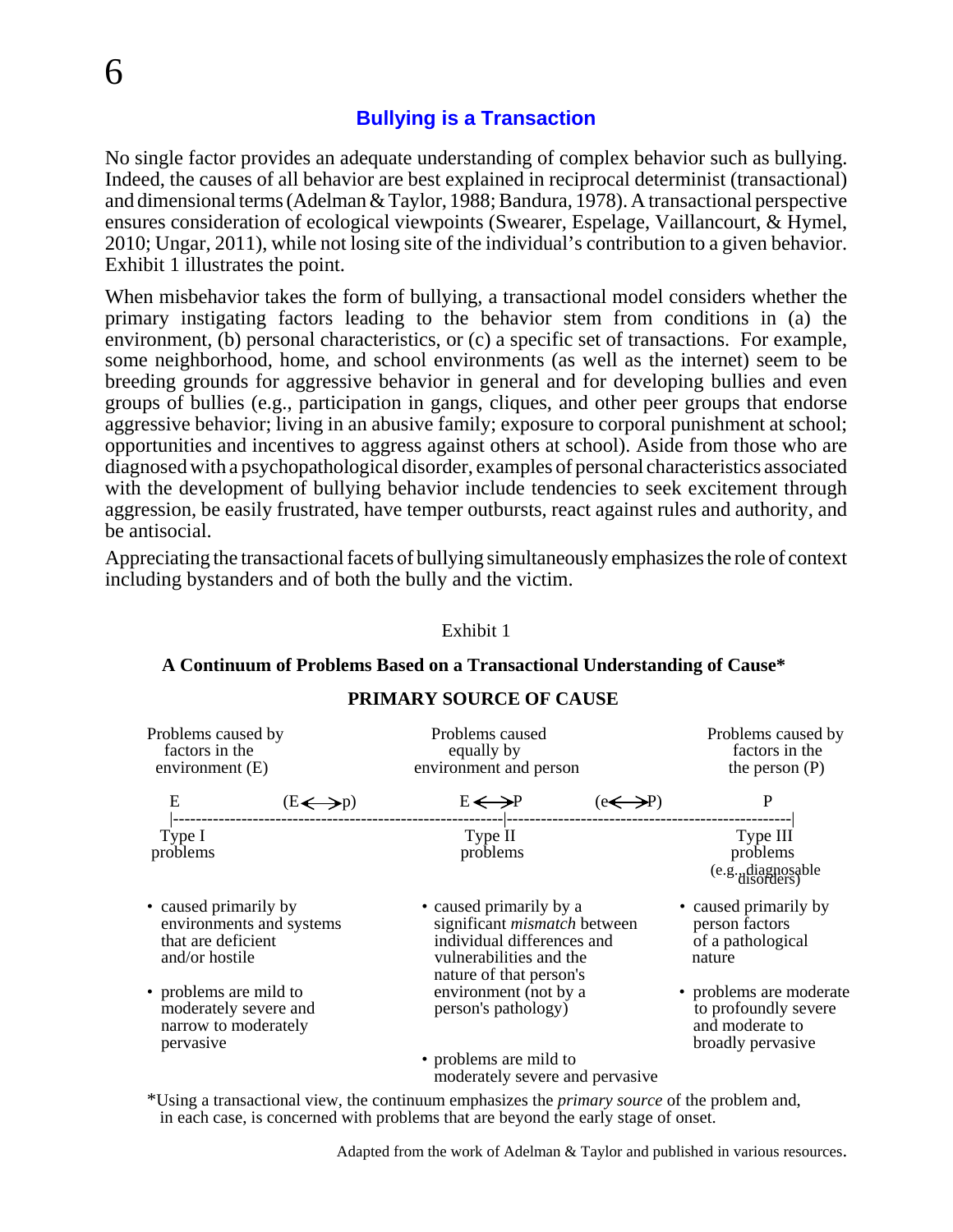#### **Factors Influencing Bulling**  (from Ragozzino and O'Brien,  $2009$ )

7

"There are numerous individual, peer-level, school-level, familial, and community factors that influence bullying. At the level of the peer group, social theories describing why bullying increases during late childhood and early adolescence include homophily theory, dominance theory, and attraction theory, and there is some research evidence supporting each.... Homophily theory states that people tend to form friendships and spend time with those who are similar to them in certain key ways. Students tend to hang out with others who bully at the same frequency, and among these bully-prone groups, bullying frequency increases over time. According to dominance theory, students use bullying as a strategy for moving higher in the social pecking order, particularly during the transition from elementary school to the middle grades, when patterns of social hierarchy are being established. Attraction theory posits that as children enter middle school, their attraction to aggressive peers increases.

Family interaction patterns may also influence peer interaction patterns. Children who are both victims and perpetrators of bullying at school are much more likely to also bully and/or be victimized by siblings.... Parents of children who bully others are more likely to lack emotional warmth and be overly permissive.... Parents of victimized children, in contrast, are more likely to be highly restrictive, controlling, and over-involved...."

#### **Interventions: Current State of the Art**

As noted, much of the intervention focus at schools is on reducing bullying through social control strategies and bullying prevention programs. Little intervention attention is paid to underlying causes and to differentiating among bullies with respect to motivation. Where prevention programs are in place, the emphasis is mostly on classroom-curricular approaches and some school contextual strategies.

It appears that few schools have well-designed approaches for addressing the impact on those bullied or bystanders. And counseling interventions to turn perpetrators around are mostly discussed in terms of guidelines and principles (e.g., see

[http://www.stopbullying.gov/community/tip\\_sheets/mental\\_health\\_professionals\\_bully\\_others.pdf \).](http://www.stopbullying.gov/community/tip_sheets/mental_health_professionals_bully_others.pdf)

#### **About Interventions to Prevent Bullying**

Most interventions to prevent bullying are designed as stand-alone programs and initiatives for all at a given school level (i.e., lower and upper elementary, middle, and high school). They focus extensively on increasing awareness about bullying and decreasing aggressive behaviors. The emphasis in reducing bullying is on (1) person-oriented changes (e.g., affecting cognitive, social, and emotional learning and development and changes in peer dynamics) and (2) changes in school rules about behavior and how the school handles misbehavior.

With respect to the latter, discussions for many years have stressed the need to do more to address the role the school environment plays in exacerbating or protecting against bullying (Olweus, Limber, & Mihalic, 1999; Pepler, Craig, Ziegler, & Charach, 1994). The prevailing view currently is that school practices and policies should emphasize strategies designed to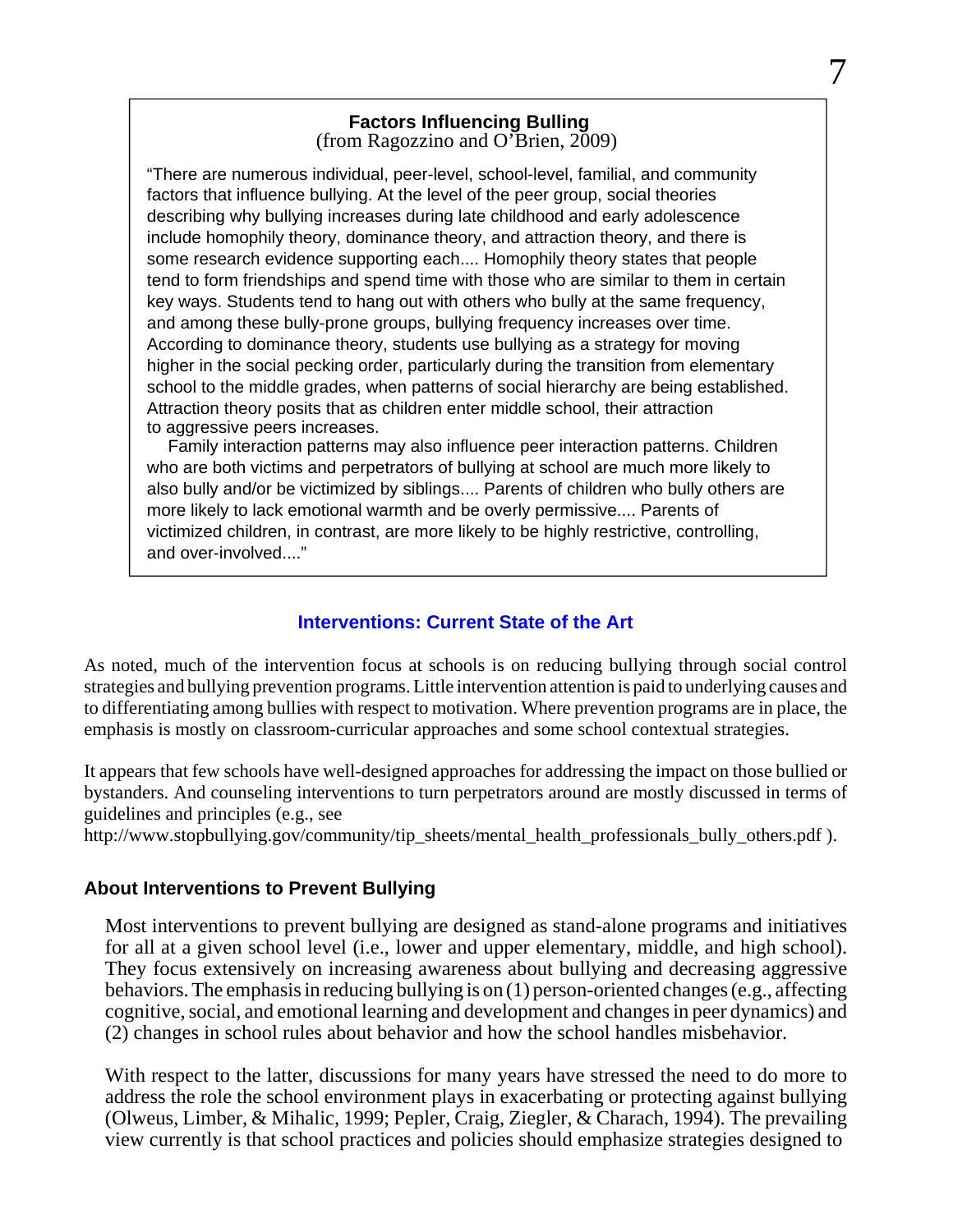- reduce conditions that contribute to bullying at school
- pursue school-wide approaches that establish a positive school culture and climate
- build on the foundation of school-wide approaches in implementing classroom programs
- personally intervene to turn bullies around and respond to any problems experienced by those who are bullied and those who witness bullying.

Consistent with this, researchers such as Swearer, Espelage, Vaillancourt, and Hymel (2010) have called for social-ecological intervention to address peers and families and other factors that promote and sustain bullying perpetration. They stress that too many bullying prevention approaches do not account for "the changing demographics of communities and fail to incorporate factors such as race, disability, and sexual orientation." At the same time, they argue that interventions need to pinpoint the "relatively small percentage of students are directly engaged in bullying perpetration (typically 10%–20% of students are the perpetrators of bullying)."

With respect to results, Merrell, Gueldner, Roos, and Isava's (2008) meta-analysis focused on a broad range of school bullying intervention programs (e.g., whole school anti-bullying programs and interventions implemented with small groups of targeted students, in individual classrooms, or in clusters of selected classrooms). These researchers conclude that "school bullying interventions may produce modest positive outcomes, that they are more likely to influence knowledge, attitudes, and self-perceptions rather than actual bullying behaviors; and that the majority of outcome variables in intervention studies are not meaningfully impacted." Farrington and Ttofi (2010) report findings of a meta-analysis of 44 evaluations of bullying prevention programs and conclude: "overall, school-based anti-bullying programs are effective in reducing bullying and victimization (being bullied). On average, bullying decreased by 20% – 23% and victimization decreased by 17% – 20%."

As the above meta-analyses indicate positive findings are modest; some programs were effective, others were not. And those that were effective may or may not fit settings that differ from the ones where evaluations showed positive outcomes. Another concern is that the evaluations generally have not looked for negative outcomes.

#### **About Interventions for Perpetrators, Peers who Support Bullying, and Students who are Negatively Affected**

From a educational and general well-being perspective, it is clear that students who bully and those who are affected by the actions of bullies warrant a personalized intervention focus. First, however, given a reciprocal determinist framework, the causes of bullying and peer encouragement of bullying need to be viewed in context. For us, the first intervention concern always is that of reducing conditions in the environment that contribute to bullying behavior. This includes working collaboratively with students and other school stakeholders to modify external factors triggering and maintaining bullying behavior (e.g., reducing the chances of a bully acting out). Secondly, the focus is on individual and group developmental and psychological factors contributing to the behavior.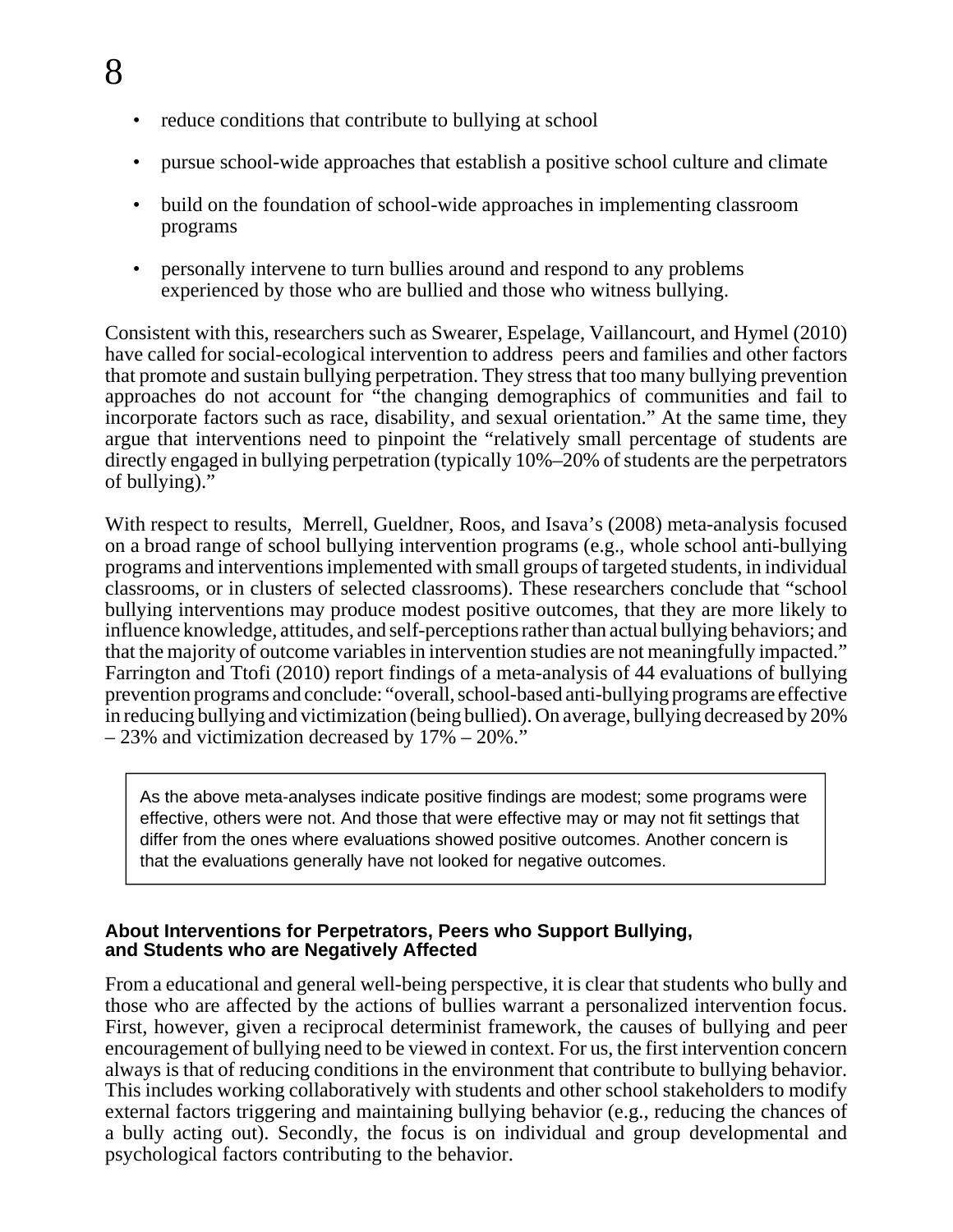It should be noted, however, that limited attention has been given to directly addressing motivational and developmental concerns related to individuals who bully and those who support bullying. This also is the case with respect to assisting those affected by bullying.

With respect to personalized intervention, researchers regularly stress the importance of addressing the "unique problems of bullies, victims, and bully-victims" (Juvonen, Graham, & Schuster, 2003). In a recent discussion of bullies and those who are bullied, Graham (2009) expands on the matter stating:

"Understanding facts versus myths about bullies and victims is important for intervention. The problems of victims and bullies are not the same. Victims of harassment need interventions that help them develop more positive self-views and that teach them not to blame themselves for their experiences with harassment. Interventions for bullies do not need to focus on self-esteem. Rather, bullies need to learn strategies that help them control their anger and their tendency to blame other people for their problems. And peers need to learn that bullying is a whole school problem for which everyone is responsible. There is no such thing as an innocent by stander."

*Working with Bullies.* Strategies recommended for working directly with bullies essentially are generalized from those used with acting-out students and in responding to relational aggression (Child Trends, 2011; Doll & Swearer, 2006; Zins, Elias, & Maher, 2007). The increasing attention to relational aggression has led to a particular focus on interventions for bullying behavior by girls (Center for Mental Health in Schools, 2010b; Leff & Crick, 2010). For example, some success has been reported in the use of brief strategic family therapy to reduce psychological and social problems of bullying girls (Nickel, Luley, Krawczyk, et al., 2006).

It is recognized that, among some peer groups, bullying is seen as normative and thus acceptable behavior (Salmivalli & Voeten, 2004). This makes it tempting to do group interventions with bullies (and those who encourage bullying). However, the research findings of Dishion and his colleagues provide a cautionary note about moving in this direction (Dishion, Capaldi, & Yoerger, 1999).

*Working with Victims and Bystanders.* Recently, the U.S. Departments of Justice and Health and Human Services released, *Evidence-Based Practices for Children Exposed to Violence: A Selection from Federal Databases,* which summarizes studies and program evaluations ([http://www.safestartcenter.org/pdf/Evidence-Based-Practices-Matrix\\_2011.pdf \). D](http://www.safestartcenter.org/pdf/Evidence-Based-Practices-Matrix_2011.pdf)espite the title, the evidence-based practices cited focus on prevention services and activities.

Personalized interventions specifically designed for victims (including observers) of bullying are relatively rare, usually consisting of short term individual and group counseling designed to help those affected. Examples of group social skills and counseling efforts are provided by DeRosier (2004) and by Hill (2006). These psychoeducational interventions are designed to develop the knowledge, attitudes, and skills needed to deal more effectively with bullies, including ways to avoid provoking bullies, increase assertiveness, and personally cope with emotional distress. Pöyhönen, Juvonen, and Salmivalli (2010) focus on teaching peers ways to defend victims, and they especially argue for encouraging high-status students to do so. Such strategies are especially critical in situations where the school cannot guarantee freedom from attack.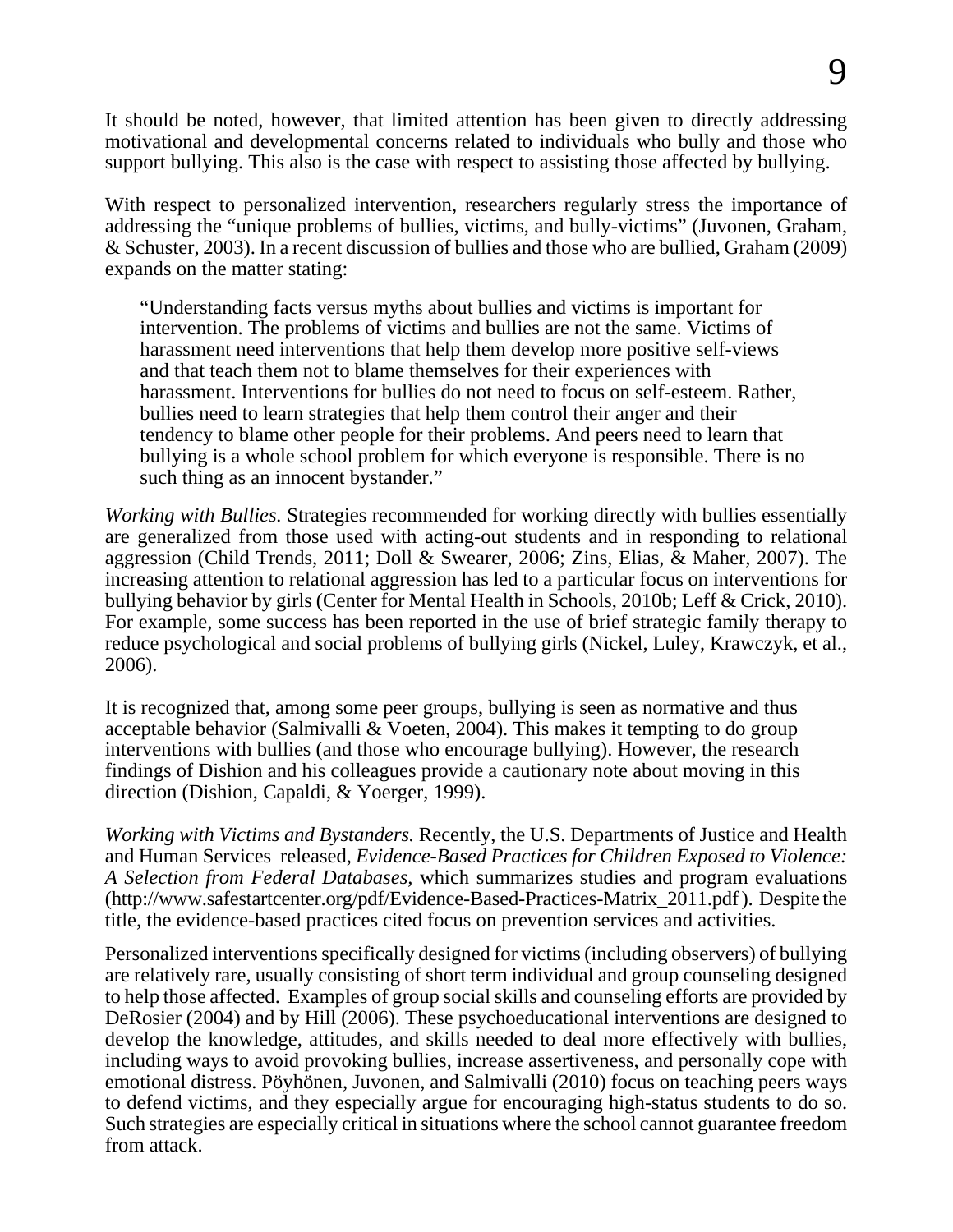Swearer, Espelage, Vaillancourt, and Hymel (2010) postulate that "strategies to foster positive bystander responses in bullying situations may be more effective with younger, elementary students than with older, secondary students, given evidence that younger students are significantly more likely to take direct positive action as bystanders (e.g., direct intervention, helping the victim, talking to adults) and that passive (do nothing) and aggressive (get back at the bully) responses increase with age."

With respect to ensuring a collective response to school bullying and victimization, Juvonen, Graham, and Schuster (2003) state: "it is essential 1) to educate teachers about ways in which schools can alter social norms toward bullying, 2) to assist them to intervene effectively with incidents of bullying, and 3) to work together with clinicians to deal with the symptoms of bullying and victimization." In their discussion of peer victimization, Card and Hodges (2008) also note the importance of working with teachers and other staff so that they learn to "recognize instances of victimization and collaboratively develop plans to intervene."

#### **Embedding Bullying Interventions into Other School Initiatives: Moving toward Comprehensive Approaches**

As with other complex behavior, emotional, and learning problems, bullying research indicates that narrowly conceived, stand-alone interventions are insufficient (Ttofi & Farrington, 2009; Vreeman & Corroll, 2007). Researchers such as Olweus, Limber, Espelage, and Swearer have long emphasized bullying reduction requires a multifaceted and integrated approach. Included in such an approach would be early age intervention, strong leadership and commitment, capacity building (with a strong focus on personnel development and enhancing cultural sensitivity), and parent and community involvement.

As interventions to reduce bullying become increasingly multifaceted, they overlap school efforts to address all forms of aggressive and acting-out behavior. And, it is not surprising that reviews of strategies and approaches for preventing or reducing these forms of externalizing behavior in children and adolescents report similar intervention trends and limited findings.

Thus, it is noteworthy that a current trend is to move toward more comprehensive approaches by embedding bullying interventions into other school initiatives designed to address barriers to learning and teaching and promote social and emotional learning.

In pursuing their mission, schools have consistently had to address a broad range of behavior, learning, and emotional problems. This has led to development of a variety of student and learning support programs and services. Some of these are directly concerned with bullying. Others, such as initiatives focusing on schoolwide Positive Behavior Interventions and Supports (PBIS), social and emotional learning, mental health in schools, and school climate, are embedding bullying concerns into their frameworks.

### **Positive Behavior Interventions and Supports (PBIS)**

The Illinois PBIS Network (2010) provides an examples of the move to embed bullying into PBIS. The Network website states: "Preventing and decreasing such specific and insidious behavior as bullying requires a systemic approach involving all staff, all students, as well as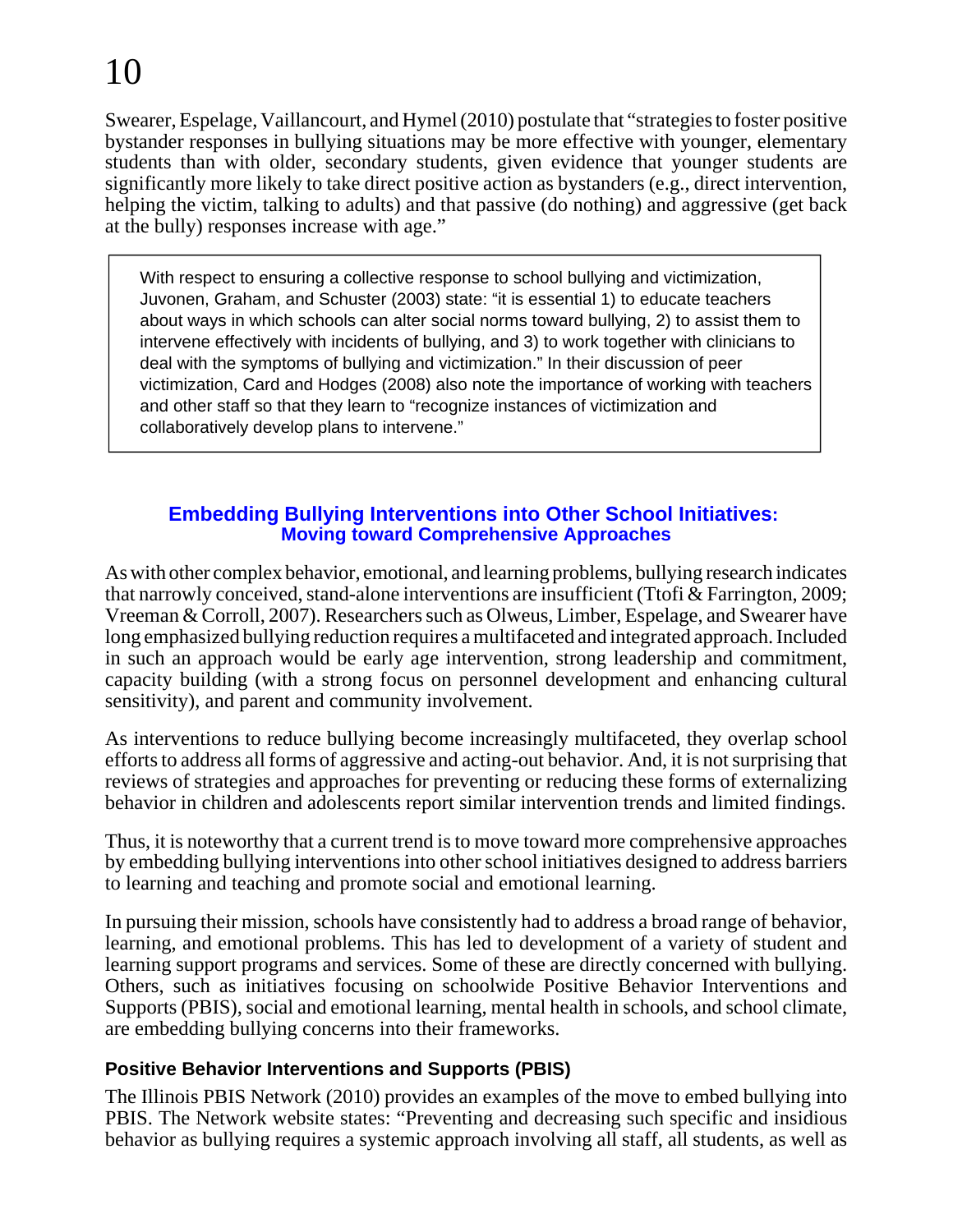family/community. A school-wide system of PBIS, with its whole school focus on social climate and behavior change, offers a framework for effectively installing a bully prevention process. Additionally, PBIS has a strong focus on partnering with families and community, a necessary component of effective bully prevention efforts."

Ross, Horner, and Stiller (2008) identify the following six key features of PBIS as ideal components of effective bully prevention:

- The use of empirically-tested instructional principles to teach expected behavior outside the classroom to all students.
- The monitoring and acknowledgment of students for engaging in appropriate behavior outside the classroom.
- Specific instruction and pre-correction to prevent bullying behavior from being rewarded by victims or bystanders.
- The correction of problem behaviors using a consistently administered continuum of consequences.
- The collection and use of information about student behavior to evaluate and guide decision-making.
- The establishment of a team that develops, implements, and manages the BP-PBIS effort.

### **Social and Emotional Learning (SEL)**

Another example of efforts to embed bullying is seen in the current push by advocates for Social and Emotional Learning (SEL). Ragozzino and O'Brien (2009) state: "While bullying is a pervasive problem in many schools, schools can take specific steps to improve the school climate and encourage positive interactions designed to reduce or prevent bullying. Schools using a social and emotional learning (SEL) framework can foster an overall climate of inclusion, warmth, and respect, and promote the development of core social and emotional skills among both students and staff. Because bullying prevention is entirely congruent with SEL, it can be embedded in a school's SEL framework."

The SEL framework is described as having the following "five core categories of social and emotional skills:

- Self-awareness—accurately assessing one's feelings, interests, values, and strengths/abilities, and maintaining a well-grounded sense of self-confidence
- Self-management—regulating one's emotions to handle stress, control impulses, and persevere in overcoming obstacles; setting personal and academic goals and then monitoring one's progress toward achieving them; and expressing emotions constructively
- Social awareness—taking the perspective of and empathizing with others; recognizing and appreciating individual and group similarities and differences; identifying and following societal standards of conduct; and recognizing and using family, school, and community resources
- Relationship skills—establishing and maintaining healthy and rewarding relationships based on cooperation; resisting inappropriate social pressure; preventing, managing, and resolving interpersonal conflict; and seeking help when needed
- Responsible decision-making—making decisions based on consideration of ethical standards, safety concerns, appropriate standards of conduct, respect for others, and likely consequences of various actions; applying decision-making skills to academic and social situations; and contributing to the well-being of one's school and community."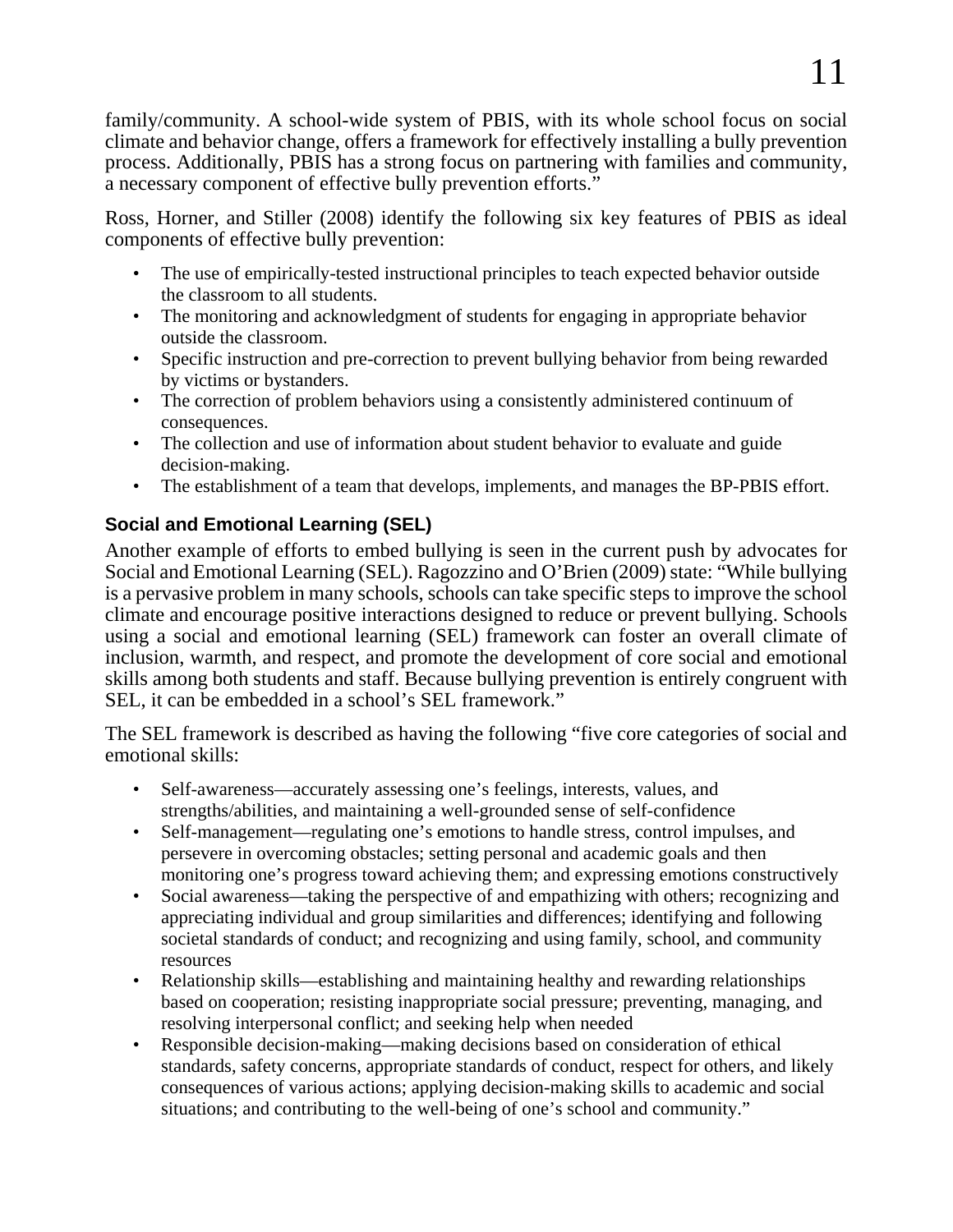These skills are described as enabling children to "calm themselves when angry, initiate friendships, resolve relationship conflicts respectfully, and make ethical and safe choices. To develop these capacities, children need to experience safe, nurturing, and well-managed environments where they feel valued and respected; to have meaningful interactions with others who are socially and emotionally competent; and to receive positive and specific guidance" (Ragozzino and O'Brien, 2009).

#### **Comprehensive System to Address Barriers to Learning and Teaching**

Our Center goes a step beyond the PBIS and SEL efforts by advocating for embedding all efforts to provide student and learning supports into a system to address barriers to teaching and learning. Rather than establishing so many separate initiatives and enacting so many piecemeal and fragmented policies for specific subgroups of students and problems, we highlight the commonalities in the underlying dynamics causing behavior, emotional, and learning problems. Our intent is to fully embed the concerns about behavior, learning, and emotional problems into a system of student and learning supports designed for all students. And we see the growing emphasis on school bullying, safe schools, and enhanced school climate as opportunities to accelerate development of such a comprehensive, multifaceted, and cohesive system (National School Climate Council, 2010).

As Exhibit 2 graphically illustrates, the aim is to move from a two- to a three- component framework (Center for Mental Health in Schools, 2011a). The third component is focused on addressing barriers to learning and teaching (such as behavior problems) and re-engaging disconnected students. This component is intended to be fully integrated with efforts to improve instruction and management/governance and pursued as a primary and essential component of school improvement policy and practice.

From this perspective, interventions to address concerns associated with many designated subgroups can be embedded into a truly comprehensive, multifaceted, and cohesive system for addressing problems and enabling success at school. This does not mean ignoring or marginalizing any problem or subgroup. To the contrary, the point is to directly address common underlying factors interfering with students benefitting from good instruction and to do so in a way that avoids fragmentation, redundancy, and counterproductive competition for sparse resources.

To provide templates for establishing a comprehensive system, our Center has developed intervention and operational infrastructure frameworks (Adelman & Taylor, 2006a, b). Moreover, we stress a reciprocal determinist understanding of learning and behavior as a foundational building block. Such an understanding recognizes the importance of the match (or fit) between the environment and the person. From this perspective, it stresses the importance of school staff, students, their families, and other community stakeholders working collectively to ensure access to (1) learning opportunities that are good fit and, whenever necessary, (2) student and learning supports (also with an emphasis on a good fit).

Increasingly, a comprehensive system is viewed as essential for promoting the well-being and intrinsic motivation for school success of all students, their families, and the school staff and as a key element in facilitating emergence of a positive school climate. To these ends, such a system is being introduced into pioneering state and local education agencies across the country (Center for Mental Health in School, 2011b).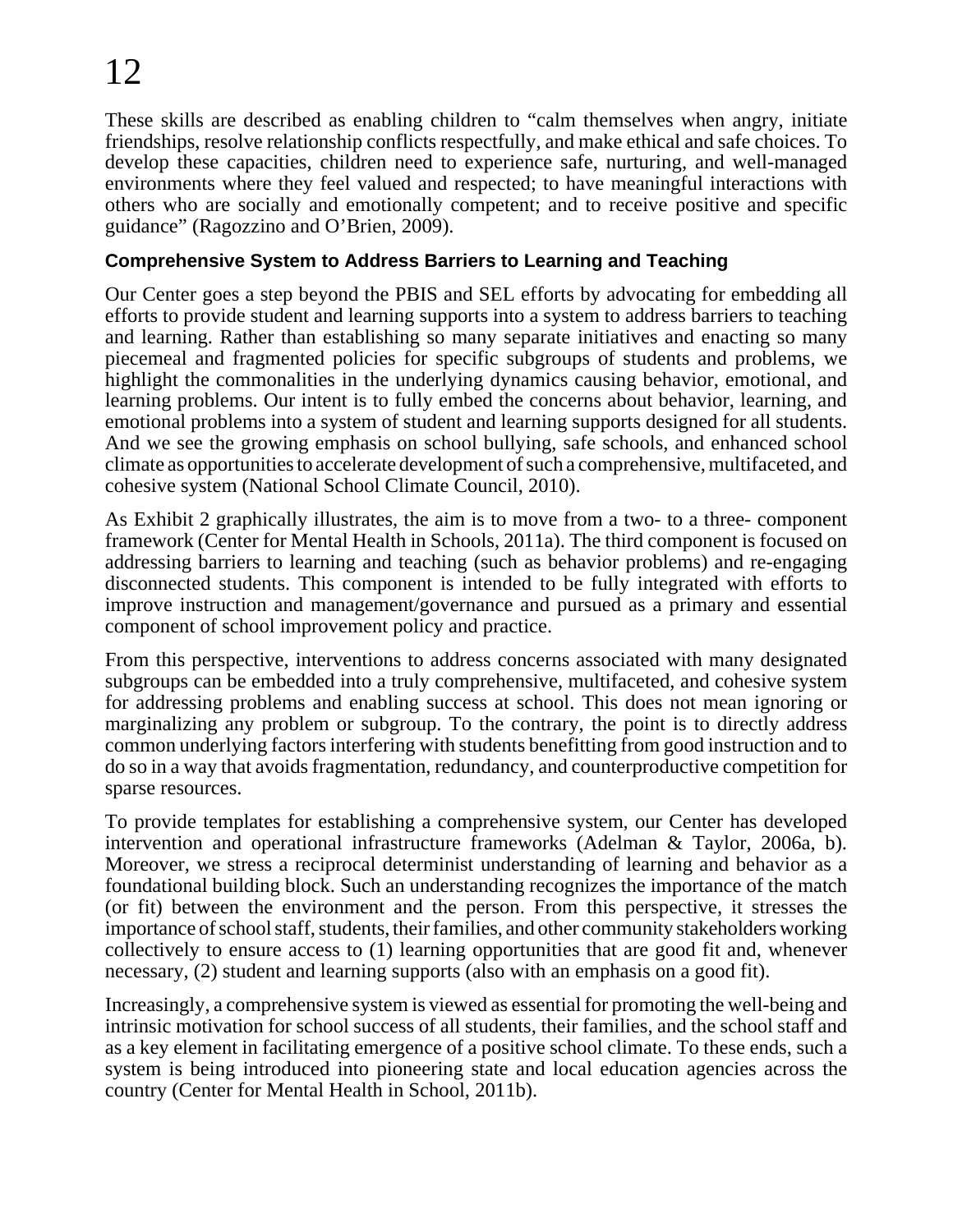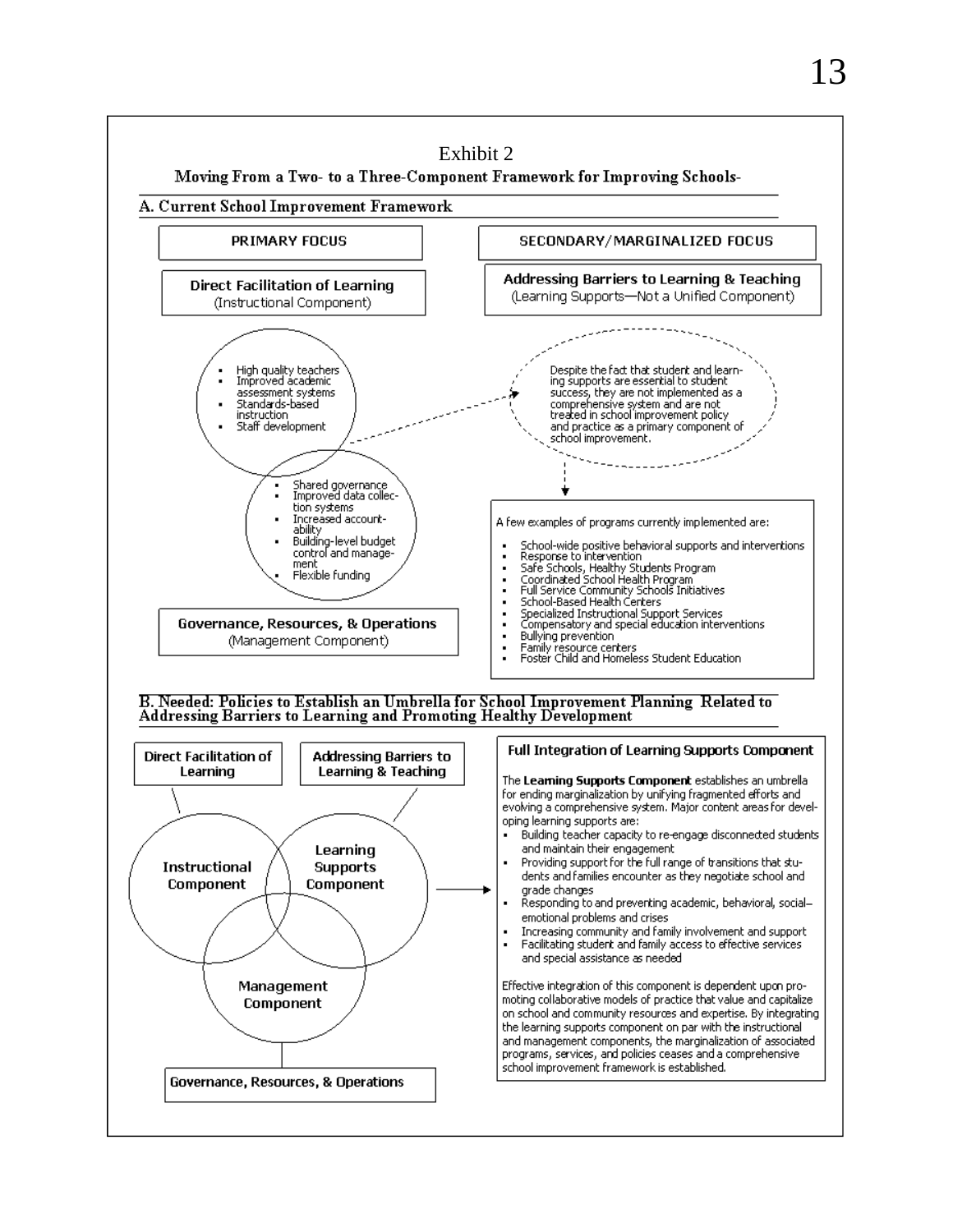#### **Concluding Comments**

The time has come to move away from stand-alone programs for addressing problems such as bullying and other specific types of problems manifested by students. Such programs add to the marginalized, fragmented, and piecemeal approach to student and learning supports that has dominated schools for far too long.

Rather than pursuing one more discrete program focused on a specific concern, it is essential to use each concern that rises to a high policy level as an opportunity to catalyze and leverage systemic change. The aim should be to take another step toward transforming how schools go about ensuring that all students have an equal opportunity to succeed at school. To this end, it is time to develop a comprehensive system of interventions for addressing the full range of barriers to learning and teaching and for re-engaging disconnected students. Such a system is needed to coalesce an intervention continuum ranging from programs for primary prevention (including the promotion of mental health) and early-age intervention -- through those for addressing problems soon after onset – on to treatments for severe and chronic problems.

Addressing barriers to learning and teaching and reengaging disconnected students is a school improvement imperative. Developing and implementing a comprehensive, multifaceted, and cohesive system of student and learning supports is the next evolutionary stage in meeting this imperative. It is the missing component in efforts to close the achievement gap, enhance school safety, reduce dropout rates, shut down the pipeline from schools to prisons, and promote well-being and social justice.

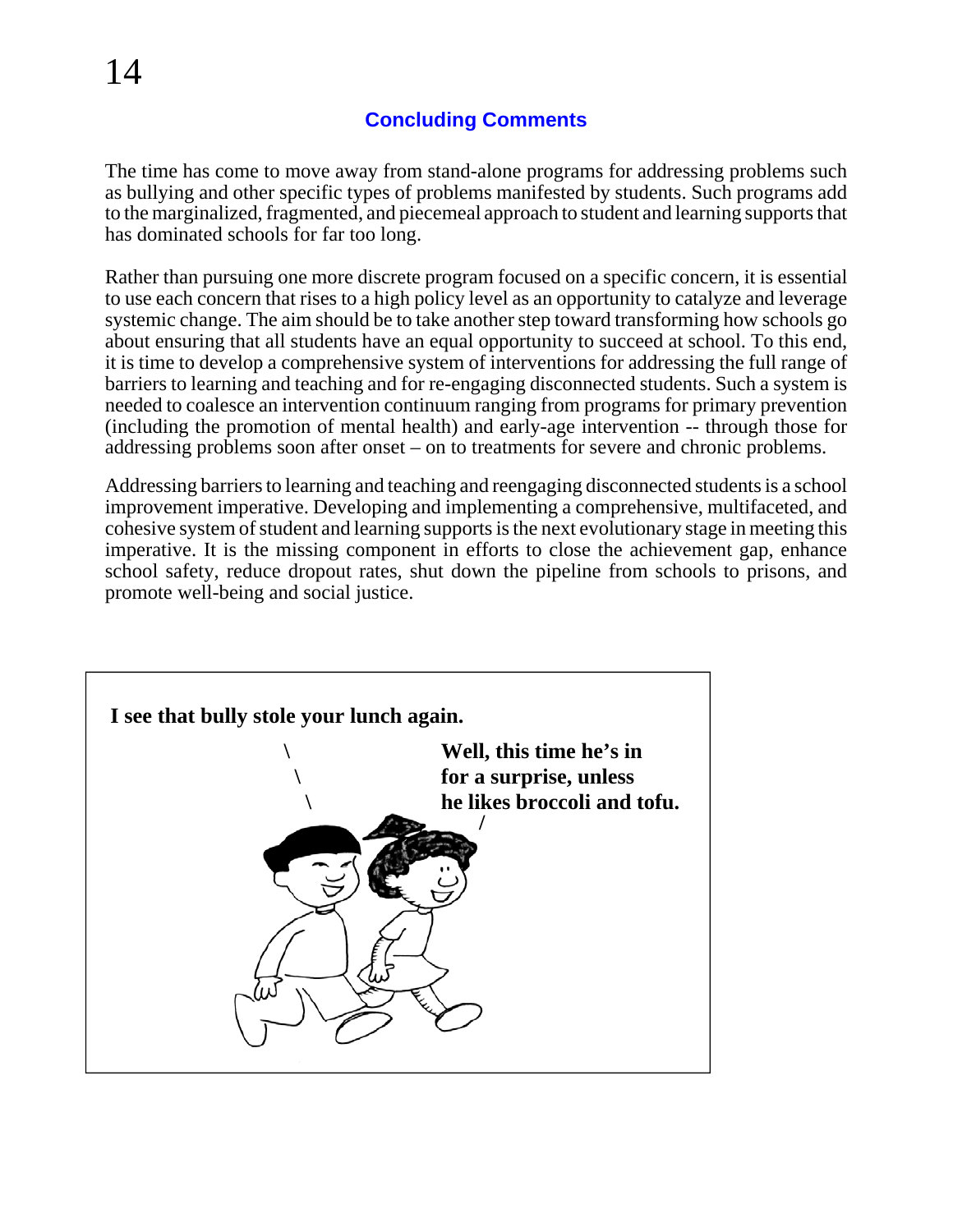#### **References**

- Adelman, H. S., & Taylor, L. (1988). Clinical child psychology: Fundamental intervention questions and problems. *Clinical Psychology Review, 8*, 637-664.
- Adelman, H.S., & Taylor, L. (2006a). *The implementation guide to student learning supports in the classroom and schoolwide: New directions for addressing barriers to learning.* Thousand Oaks, CA: Corwin Press.
- Adelman, H.S., & Taylor, L. (2006b). *The school leader's guide to student learning supports: New directions for addressing barriers to learning.* Thousand Oaks, CA: Corwin Press.
- Bandura (1978). The self system in reciprocal determinism. *American Psychologist, 33,* 344-358.
- Bender, D. & Losel, F. (2011). Bullying at school as a predictor of delinquency, violence, and other antisocial behavior in adulthood. *Criminal Behaviour and Mental Health, 21*, 99-106.
- Brown, L. M. (2008, March 4). Commentary: 10 ways to move beyond bullying prevention (and why we should). *Education Week*. [http://www.educationweek.org.](http://www.educationweek.org)
- Card, N.A. & Hodges, E.V.E. (2008). Peer victimization among schoolchildren: Correlations, causes, consequences, and considerations in assessment and intervention. *School Psychology Quarterly, 23,*  $451 - 461.$
- Center for Mental Health in Schools (2010a). About jocks as a youth culture. Los Angeles: Author at UCLA. <http://smhp.psych.ucla.edu/pdfdocs/youth/jocks.pdf>
	- Center for Mental Health in Schools (2010b). About "mean girls" as a youth culture subgroup. Los Angeles: Author at UCLA.<http://smhp.psych.ucla.edu/pdfdocs/youth/meangirls.pdf>
- Center for Mental Health in School (2011a). *Moving beyond the three tier intervention pyramid toward a comprehensive framework for student and learning supports*. Los Angeles: Author at UCLA. <http://smhp.psych.ucla.edu/pdfdocs/briefs/threetier.pdf>
- Center for Mental Health in School (2011b). *Where's it happening?* Los Angeles: Author at UCLA. <http://smhp.psych.ucla.edu/summit2002/nind7.htm>
- Center for the Study and Prevention of School Violence (2008). Safe schools, safe communities: Fact sheet. <http://www.colorado.edu/cspv/publications/factsheets/safeschools/FS-SC07.pdf>
- Deci, E.L., & Moller, A.C. (2005). The concept of competence: A starting place for understanding intrinsic motivation and self-determined extrinsic motivation. In A.J. Elliot, & C.J. Dweck (Eds.). Handbook of competence and motivation, (pp. 579-597). New York:Guilford Press.
- Child Trends (2009). *Results and indicators for children: An analysis to inform discussions about promise neighborhoods***.** Washington, D.C.: Author.
- [http://www.childtrends.org/Files//Child\\_Trends-2009\\_11\\_06\\_FR\\_PromiseNeigh.pdf](http://www.childtrends.org/Files//Child_Trends-2009_11_06_FR_PromiseNeigh.pdf)
- DeRosier, M.E. (2004). Building relationships and combating bullying: Effectiveness of a school-based social skills group intervention. *Journal of Clinical Child and Adolescent Psychology, 33,* 196-201.
- Dinkes, R., Kemp, J. & Baum, K. (2009). *Indicators of School Crime and Safety: 2008* NCES 2009-022/NCJ 226343). Washington, DC: National Center for Education Statistics, Institute of Education Sciences, U.S. Department of Education, and Bureau of Justice Statistics, Office of Justice Programs, U.S. Department of Justice. [http://nces.ed.gov or](http://nces.ed.gov)<http://www.ojp.usdoj.gov/bjs>
- Dishion, T.J., Capaldi, D.m., & Yoerger, K. (1999). Middle childhood antecedents to progressions i male adolescent substance use: An ecological analysis of risk and protection. *Journal of Adolescent Research, 14*, 175-205.
- Doll B. J., Swearer S. M.(2006). Cognitive-behavioral interventions for participants in bullying and coercion. In Mennuti R. B., Freeman A., Christner R. W. (Eds.), *Cognitive-behavioral interventions in educational settings* (pp. 184–201). New York: Routledge.
- Espelage, D. L., & Swearer, S. (2003). Research on school bullying and victimization: What have we learned and where do we go from here? *School Psychology Review, 23*, 365-383.
- Farrington, D.P., Ttofi, M.M., & Losel, FD. (2011). School bullying and later criminal offending. *Criminal Behaviour and Mental Health, 21*, 77-79.
- Farrington, D. P. & Ttofi, M. M. (2010). *School-based programs to reduce bullying and victimization.* Report submitted to the U.S. Department of Justice.
	- <http://www.ncjrs.gov/pdffiles1/nij/grants/229377.pdf>
- Graham, S. (2009). Some myths and facts about bullies and victims. In S. Hymel & S.M. Swearer (Eds.), *Bullying at school and online* (special edition of Education.com). <http://www.education.com/reference/article/bullying-myths-facts/?page=3>
- Hill, K.R. (2006). Solving problems together: A psychoeducational group model for victims of bullies. *The Journal for Specialists in Group Work, 31,* 201-217.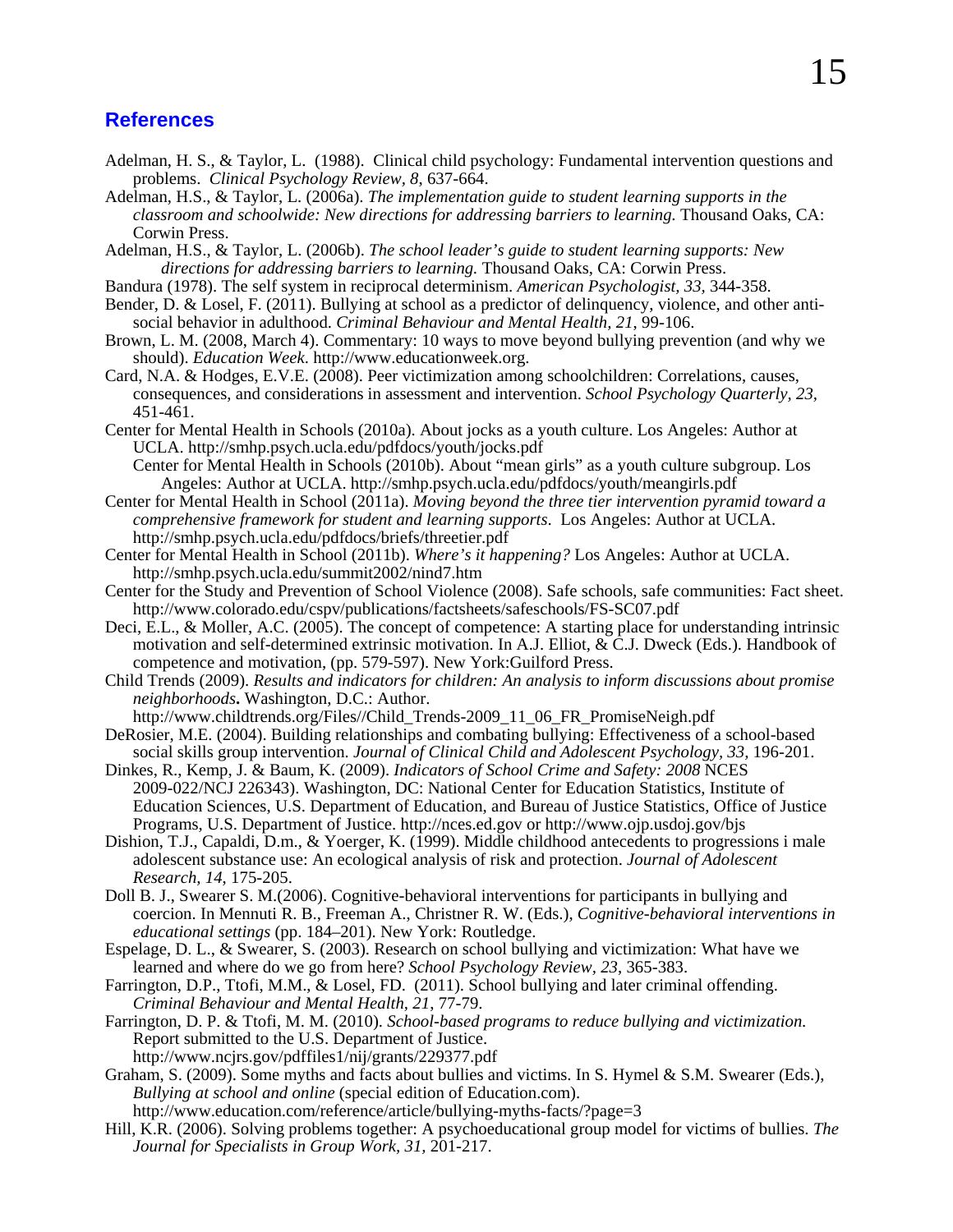- Illinois PBIS Network (2010).Effective Bully Prevention (BP) within a School-wide System of Positive Behavior Interventions & Supports (PBIS). *Technical Assistance (TA) Brief*. <http://www.pattan.net/files/Handouts11/PDEcon11/21-Horner3.pdf>
- Juvonen, J., Graham, S., & Schuster, M. (2003). Bullying among young adolescents: The strong, the weak, and the troubled. *Pediatrics, 112*, 1231-1237.
- Kowalski, R. M., & Limber, S. P. (2007). Electronic bullying among middle schools students. *Journal of Adolescent Health, 41*, S22–S30.
- Leff, S.S. & Crick, N. (guest editors). (2010). Special series: Relational aggression interventions in schools: Innovative programming and next steps. *School Psychology Review, 39.*
- Merrell, K. W., Gueldner, B. A., Ross, S. W., & Isava, D. M. (2008). How effective are school bullying intervention programs? A meta-analysis of intervention research. *School Psychology Quarterly, 23*, 26–42.

National School Climate Council (2010). *National School Climate Standards: Benchmarks to promote effective teaching, learning and comprehensive school improvement*. New York: Author. <http://www.schoolclimate.org/climate/documents/school-climate-standards-csee.pdf>

- Nickel M, Luley J, Krawczyk J, Nickel C, Widermann C, Lahmann C, Muehlbacher M, Forthuber P, Kettler C, Leiberich P, Tritt K, Mitterlehner F, Kaplan P, Pedrosa Gil F, Rother W, Loew T. (2006). Bullying girls - changes after brief strategic family therapy: a randomized, prospective, controlled trial with one-year follow-up. *Psychother Psychosom, 75*, 47-55.
- Olweus, D. (1993). Bully/victim problems among schoolchildren: Long-term consequences and an effective intervention program. In S. Hodgins (Ed.), *Mental disorder and crime* (pp. 317-349). Thousand Oaks, CA: Sage.
- Olweus, D., Limber, S., & Mihalic, S. (1999). *The Bullying Prevention Program. Blueprints for Violence Prevention.* Boulder, CO: Center for the Study and Prevention of Violence.
- Pepler, D.J., Craig, W.M., Ziegler, S., & Charach, A. (1994). An evaluation of anti-bullying intervention in Toronto Schools. *Canadian Journal of Mental Health, 13*, 95-110.
- Pöyhönen, V. Juvonen, J. & Salmivalli, C. (2010). What does it take to stand up for the victim of bullying? The interplay between personal and social factors. *Merrill-Palmer Quarterly, 56*, 143-163.
- Ragozzino, K. & O'Brien, M.U. (2009). *Social and emotional learning and bullying prevention.* Chicago: CASEL. [http://www.casel.org/downloads/2009\\_bullyingbrief.pdf](http://www.casel.org/downloads/2009_bullyingbrief.pdf)
- Roland, E., & Idsoe, T. (2001). Aggression and bullying. *Aggressive Behavior*, 27, 446-462.

Ross, S., Horner, R., & Stiller, B. (2008). Bully prevention in positive behavior support. Eugene, OR: Educational and Community Supports. Retrieved from<http://www.pbis.org/common/> pbisresources/publications/bullyprevention\_ES.pdf

- Salmivalli, C., & Nieminen, E., (2002). Proactive and reactive aggression among school bullies, victims and bully-victims. *Aggressive Behavior*, 28, 30-44.
- Salmivalli C. & Voeten M.(2004). Connections between attitudes, group norms and behavior associated with bullying in schools. *International Journal of Behavioral Development, 28,* 246–258.
- Smith, P.K., Mahdavi, J., Carvalho, M., Fisher, S., Russell, S., Tippett, N. (2008). Cyberbullying: Its nature and impact in secondary schools. *Journal of Child Psychology and Psychiatry*, 49 (4), 376 – 385.
- Swearer, S., Espelage, D.L., Vaillancourt, T., & Hymel, S. (2010). What can be done about school bullying? Linking research to educational practice. *Educational Researcher, 39*, 38-47.
- Ttofi, M. M., & Farrington, D. P. (2009). What works in preventing bullying:Effective elements of anti-bullying programs. *Journal of Aggression, Conflict and Peace Research, 1*, 13–24.
- Ungar, M. (2011). The social ecology of resilience: Addressing contextual and cultural ambiguity of a nascent construct. *American Journal of Orthopsychiatry, 81,* 1-17.
- U.S. Department of Education, (October 26, 2010). Dear Colleague Letter: Harassment and Bullying background, summary, and fast facts from the Office of Civil Rights. <http://www2.ed.gov/about/offices/list/ocr/docs/dcl-factsheet-201010.html>
- Vreeman, R. C., & Carroll, A. E. (2007). A systematic review of school-based interventions to prevent bullying. *Archives of Pediatric Adolescent Medicine, 161*, 78–88.
- Wang, J., Nansel, T.R., & Iannotti, R.J. (2011). Cyber and traditional bullying: Differential association with depression. *Journal of Adolescent Health, 48,* 415-417.
- Zins, J., Elias, M., & Maher, C. (Eds.), (2007). *Bullying, victimization, and peer harassment: Handbook of prevention and intervention in peer harassment, victimization, and bullying*. New York. Haworth Press.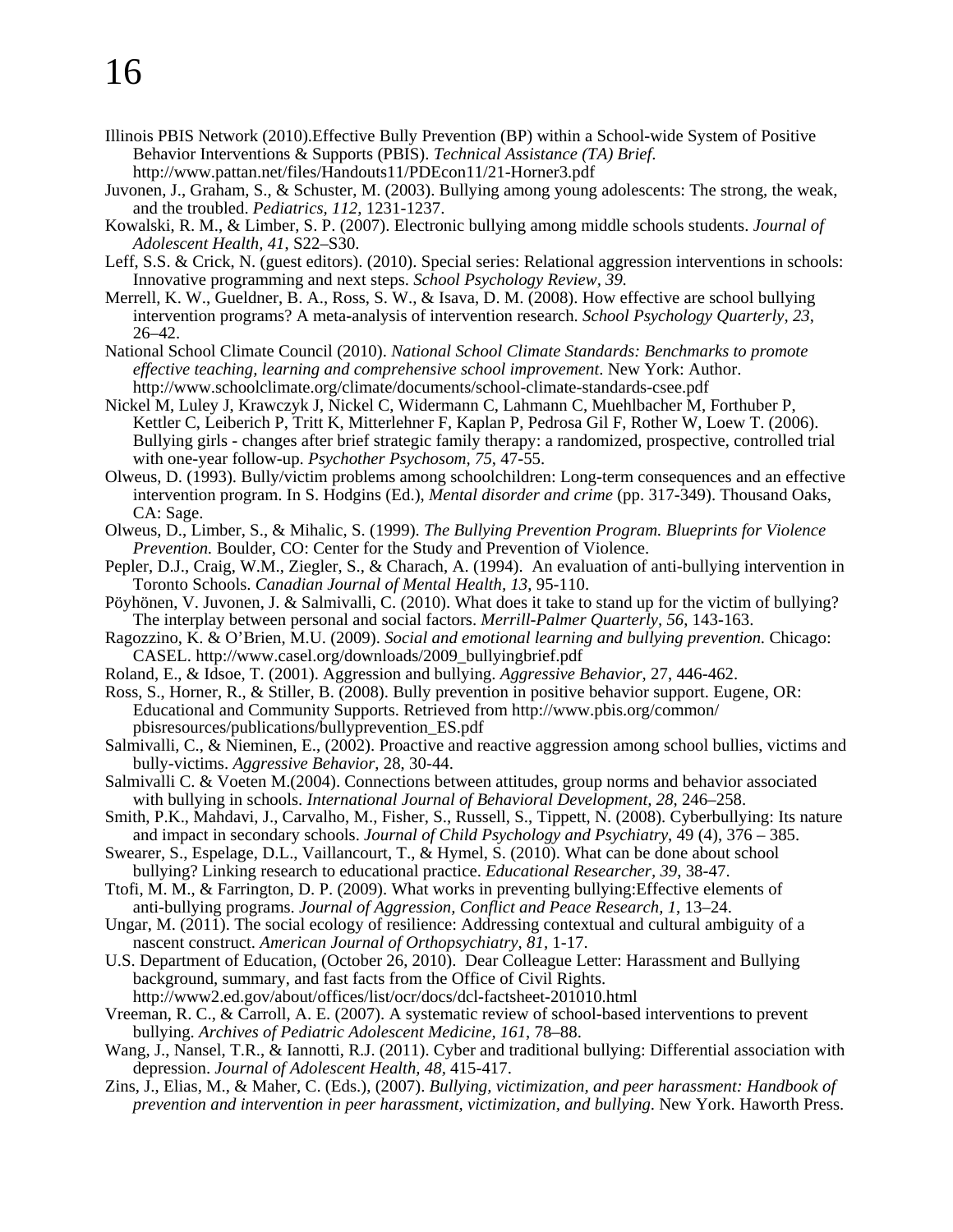### *Moving Forward*

 $\overline{\phantom{a}}$ 



#### *In case you missed the series of recent policy briefs from our Center, below is some info on each:*

#### **>Embedding Mental Health into a Learning Supports Component: An Essential Step for the Field to Take Now**

The time has come for ending the counterproductive competition that arises from efforts that push separate, narrow agenda for student and learning supports. No single program or service can address the range of factors interfering with equity of opportunity to succeed at school for the large number of students affected. And the competition for resources resulting from separate advocacy for such programs and services, such as those associated with mental health in schools, is contributing to the continuing marginalization and resultant fragmentation of such endeavors and the fact that they reach only a small proportion of the many students who should be beneficiaries.

The bottom line in terms of policy is that it is time to adopt a comprehensive concept such as learning supports as the umbrella under which those who push for expanding the focus on mental (and physical) health must learn to embed themselves. A health agenda (and especially a clinical health agenda) by itself is too narrow to fit into the broad mission of schools in our society and is inadequate for enabling equity of opportunity for all students to succeed at school. We can continue to build a few islands of excellence (demonstrations, pilots) and "Cadillac models," but with over 90,000 schools in the U.S.A., the scale of need demands moving quickly in fundamentally new directions. –<http://smhp.psych.ucla.edu/pdfdocs/embeddingmh.pdf>

#### >**About Short-term Outcome Indicators for School Use and the Need for an Expanded Policy Framework**

This brief (1) defines indicators, (2) places the concept into the context of the various ways indicators can be used in education, (3) explores some specific considerations and concerns that arise in evaluating results, (4) offers a categorization and examples of short-term outcome indicators for school use, and (5) stresses the need for policy makers to expand the accountability framework for schools. –<http://smhp.psych.ucla.edu/pdfdocs/outind.pdf>

#### **>Understanding Community Schools as Collaboratives for System Building to Address Barriers and Promote Well-Being**

This brief reviews different agenda for establishing school-community connections in general and community schools specifically. A Comprehensive Community School is discussed as an entity that emerges from system building by school-family-community collaboratives. Establishing effective collaboratives requires policy that supports shared governance, a well-designed operational infrastructure, and the weaving together of overlapping institutional missions and resources. Policy implications for facilitating the types of systemic changes involved are underscored. –<http://smhp.psych.ucla.edu/pdfdocs/communitycollab.pdf>

#### **>Moving Beyond the Three Tier Intervention Pyramid Toward a Comprehensive Framework for Student and Learning Supports**

Introduction into federal policy of response to intervention (RTI) and positive behavior intervention and supports (PBIS) led to widespread adoption and adaptation of the three tier intervention pyramid. As originally presented, the pyramid highlights three different levels of intervention and suggests the percent of students at each level. While the focus on levels has made a positive contribution, the pyramid is a one dimensional intervention framework. Continuing overemphasis on the pyramid is limiting development of the type of comprehensive intervention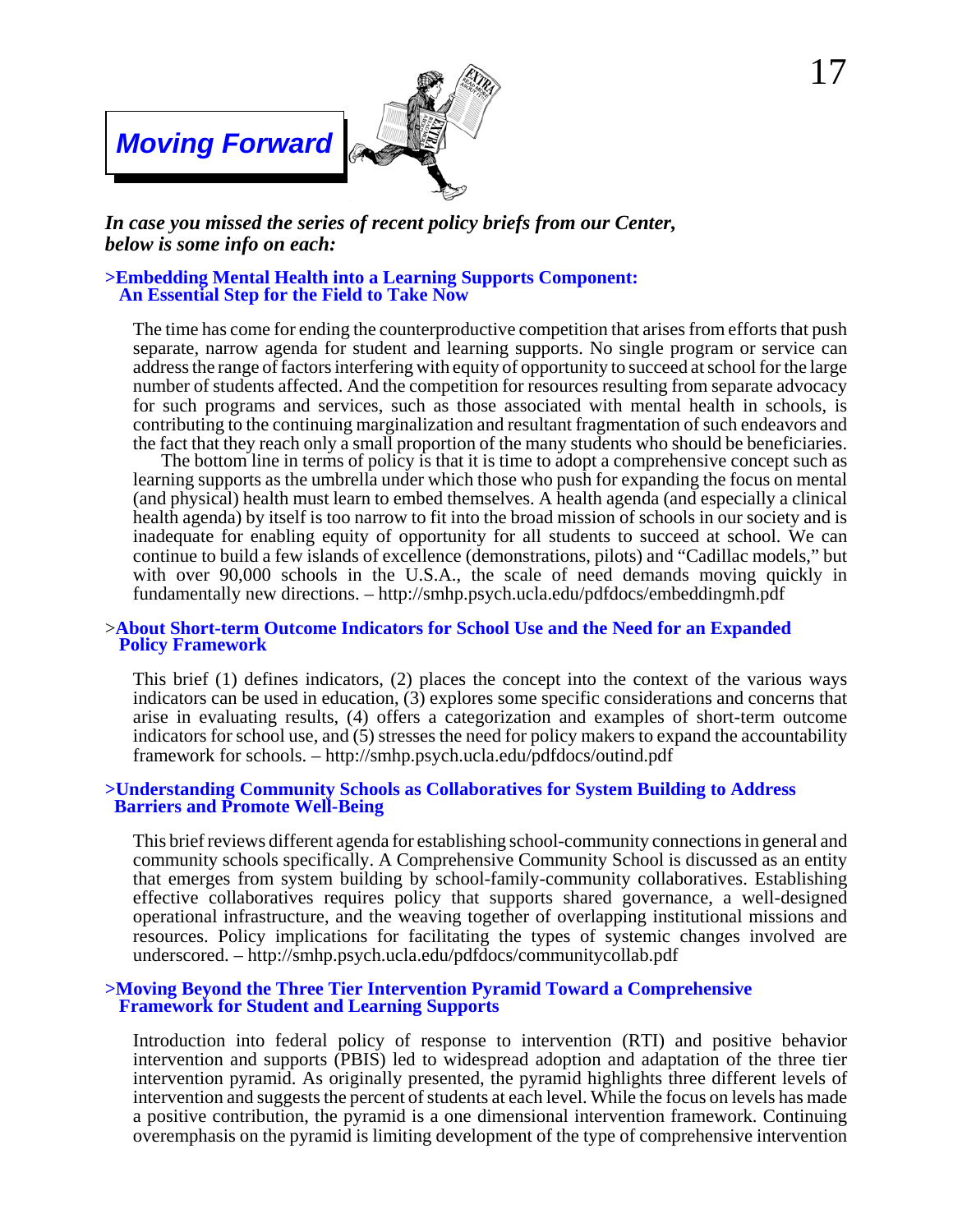framework that policy and practice analyses indicate are needed to guide schools in developing a comprehensive, multifaceted, and cohesive system of student and learning supports.

This brief underscores the limitations of the pyramid as an intervention framework and illustrates a mulitdimensional intervention framework and the type of expanded school improvement policy that can foster development and implementation of a comprehensive and coherent system. –<http://smhp.psych.ucla.edu/pdfdocs/briefs/threetier.pdf>

#### **>Connecting Schools in Ways that Strengthen Learning Supports**

Given dwindling budgets, collaborations that can enhance effective and efficient use of resources increase in importance. This is particularly important with respect to efforts at schools to provide student and learning supports. Schools that formally connect to work together can be more effective, realize economies of scale, and enhance the way sparse resources are used for intervention and capacity building. This brief (1) discusses the concept of a family of schools and the type of operational infrastructure that enables schools to connect formally and on a regular basis, (2) highlights examples of how a family of schools can enhance student and learning supports, and  $(3)$  suggests key policy implications.  $-$ 

<http://smhp.psych.ucla.edu/pdfdocs/connectingschools.pdf>

#### **>School Attendance: Focusing on Engagement and Re-engagement**

Every student absence jeopardizes the ability of students to succeed at school and schools to achieve their mission. School attendance is a constant concern in schools. Average daily attendance rates are a common determiner of school funding, so schools funded on the basis of average daily attendance have less resources to do the job. Students who are not at school cannot receive instruction. Academic achievement scores are correlated with school attendance. Excessive school absence is a precursor of school dropout. Some youngsters who are truant from school engage in behaviors that are illegal. And the negative correlates related to school attendance problems go on and on. – <http://smhp.psych.ucla.edu/pdfdocs/schoolattend.pdf>

#### **>Immigrant Children and Youth: Enabling Their Success at School**

A great deal has been written about immigrant children and youth. This brief focuses on implications for school improvement policy and practice. Discussed are (1) different reasons families migrate, (2) concerns that arise related to immigrant students, (3) prevailing school practices for addressing immigrant concerns, (4) a framework for broadening what schools and communities do, and (5) implications for policy. – <http://smhp.psych.ucla.edu/pdfdocs/immigrant.pdf>

#### *Also, the following Information Resource has produced considerable interest:*

#### **>Example of Funding Stream Integration**

Moving student and learning supports out of a marginalized and fragmented status in school improvement policy and practice always has required integrating and redeploying existing resources. Education funding cutbacks are making such efforts even more pressing. With this in mind, the Louisiana Department of Education has gone on to develop a manual and tools to assist local education agencies in understanding how to integrate multiple funding sources to accomplish efforts such as the development of the state's design for a Comprehensive Learning System. <http://smhp.psych.ucla.edu/pdfdocs/fundingstream.pdf>